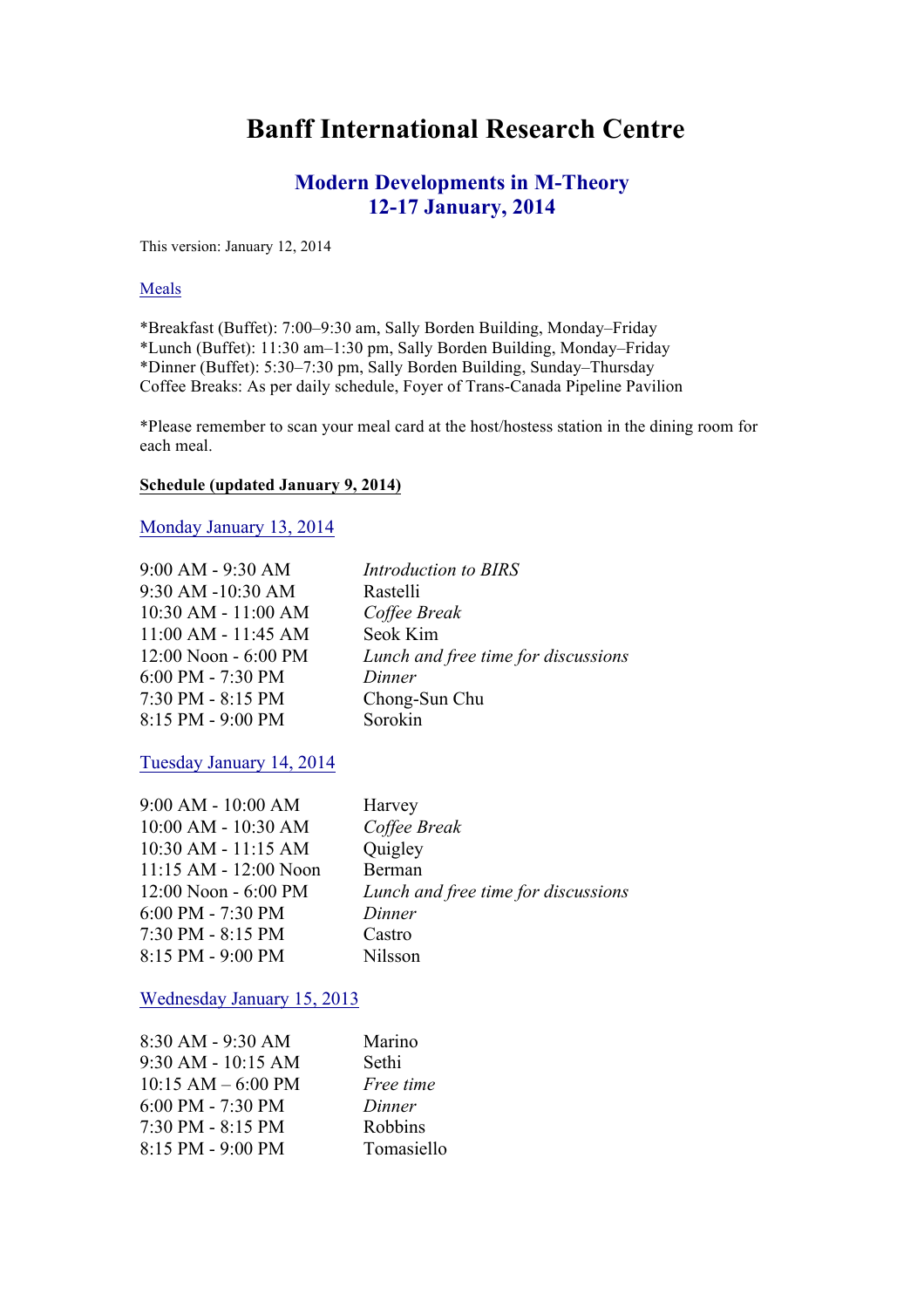#### Thursday January 16, 2013

| 9:00 AM - 10:00 AM      |
|-------------------------|
| 10:00 AM - 10:30 AM     |
| $10:30$ AM - $11:15$ AM |
| 11:15 AM - 12:00 Noon   |
| $12:00$ Noon - 6:00 PM  |
| 6:00 PM - 7:30 PM       |
| 7:30 PM - 8:15 PM       |
| 8:15 PM - 9:00 PM       |
|                         |

Horava  $C$ offee Break Kimyeong Lee Kovacs Lunch and free time for discussions Dinner Papageorgakis Lambert

### Friday January 17, 2013

| $9:00 AM - 10:00 AM$      | Green         |
|---------------------------|---------------|
| $10:00$ AM - $10:30$ AM   | Coffee Break  |
| $10:30$ AM - $11:15$ AM   | Basu          |
| $11:15$ AM - $12:00$ Noon | Van Raamsdonk |
| 12:00 Noon - 1:30 PM      | Lunch         |

\*\* 5-day workshops are welcome to use the BIRS facilities (2nd Floor Lounge, Max Bell Meeting Rooms, Reading Room) until 3 pm on Friday, although participants are still required to checkout of the guest rooms by 12 noon. \*\*

### **Titles'and'abstracts:**

### **1.1. Leonardo Rastelli**: The superconformal bootstrap program

Abstract: I will outline the modern bootstrap program for four-dimensional theories with extended superconformal symmetry. The bootstrap equations neatly split into two classes. There are "minibootstrap" equations for supersymmetric quantities, which can be solved analytically, and fullfledged bootstrap equations for non-protected quantities, which can be studied numerically. The entire program relies on general symmetry principles, with no need for ``fields'' or Lagrangians. After a general introduction, I will mostly focus on the numerical results of the  $N=4$  bootstrap,

and on their interpretation in  $N=4$  super Yang-Mills theory.

#### **1.2. Seok Kim**: M5-brane superconformal indices

Abstract: We study the superconformal index for the 6d  $(2,0)$ theory, counting its BPS local operators, from SYM on CP2 x S1.

**1.3. Chong-Sun Chu**: A non-abelian self-duality equation in six-dimensions and multiple M5-branes

Abstract: The low energy theory for a system of multiple M5-branes contains a non-abelian self-dual 3-form field strength. In this talk I will discuss a proposal for its equation of motion. Various solutions of the equation have been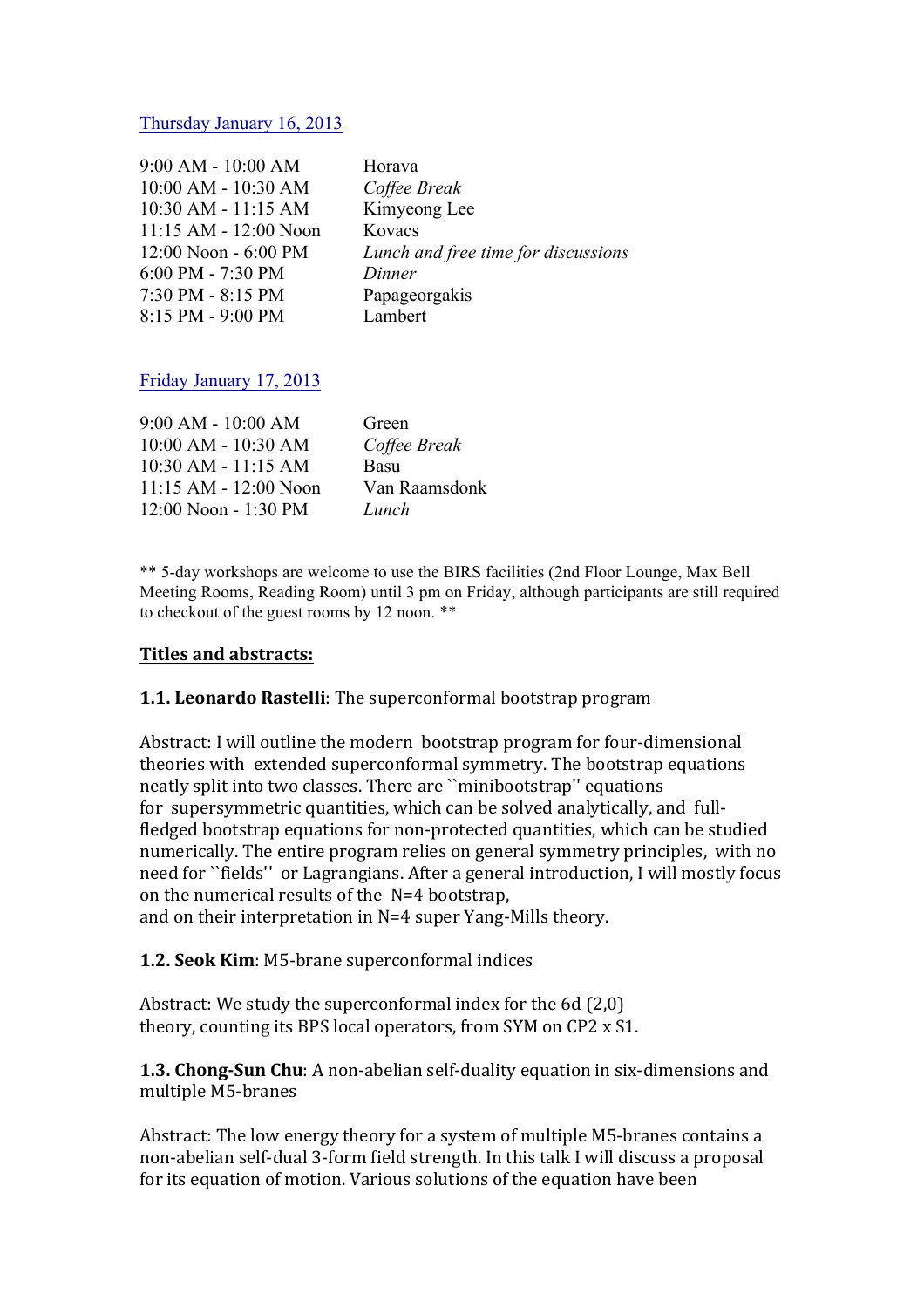constructed. We will discuss how these solution has properties that match precisely with the physics of the M5-branes system obtained from other analysis, such as the 11 dimensional supergravity and string theory.

## **1.4. Dmitri Sorokin:** The M5-brane action revisited

Abstract: We will present an alternative form of the M5--brane action in which the six--dimensional worldvolume is subject to a covariant split into  $3+3$ directions by a triplet of auxiliary fields and discuss the relation of this action to the original form of the M5--brane action and to a Nambu--Poisson 5--brane action based on the Bagger--Lambert--Gustavsson model with the gauge symmetry of volume preserving diffeomorphisms.

**2.1. Jeff Harvey:** Mathieu moonshine, umbral moonshine and M5-branes

**2.2. Callum Quigley**: Mathieu moonshine and M5-branes

Over the past few years, a mysterious connection dubbed Mathieu Moonshine has emerged between the elliptic genus of K3 and representations of the sporadic group M24. Recently, this relation has been extended to  $N=2$  string compactifications, where it was shown that dimensions of M24 reps appear in the new supersymmetric index of heterotic strings on K3xT2 and the Gromov-Witten invariants of their type IIA duals. I will report on work in progress that relates these results to the elliptic genus of a wrapped M5-brane. Along the way, we will see that the dimensions of M24 reps appear very naturally again in IIA, but now as counting the degeneracies of D4-D2-D0 bound states (ie. the Donaldson-Thomas invariants). Generalizations of these results will also be explored.

**2.3. David Berman**: Recent developments in double field theory and extended geometry for M-theory

Abstract: The talk will cover recent work on the global structure of DFT and extended geometry along with an exploration the role of local symmetries in these theories

**2.4. Alejandra Castro**: Wilson lines in higher spin gravity

In this talk I will review the interpretation of Wilson line operators in the context of higher spin gravity in  $2+1$  dim and holography. I will show how a Wilson line encapsulates the thermodynamics of black holes. Furthermore it provides an elegant description of massive particles. This opens a new window of observables which will allow us to probe the true geometrical nature of higher spin gravity.

**2.5. Bengt Nilsson**: Topologically gauged CFTs in 3d: solutions, AdS/CFT and higher spins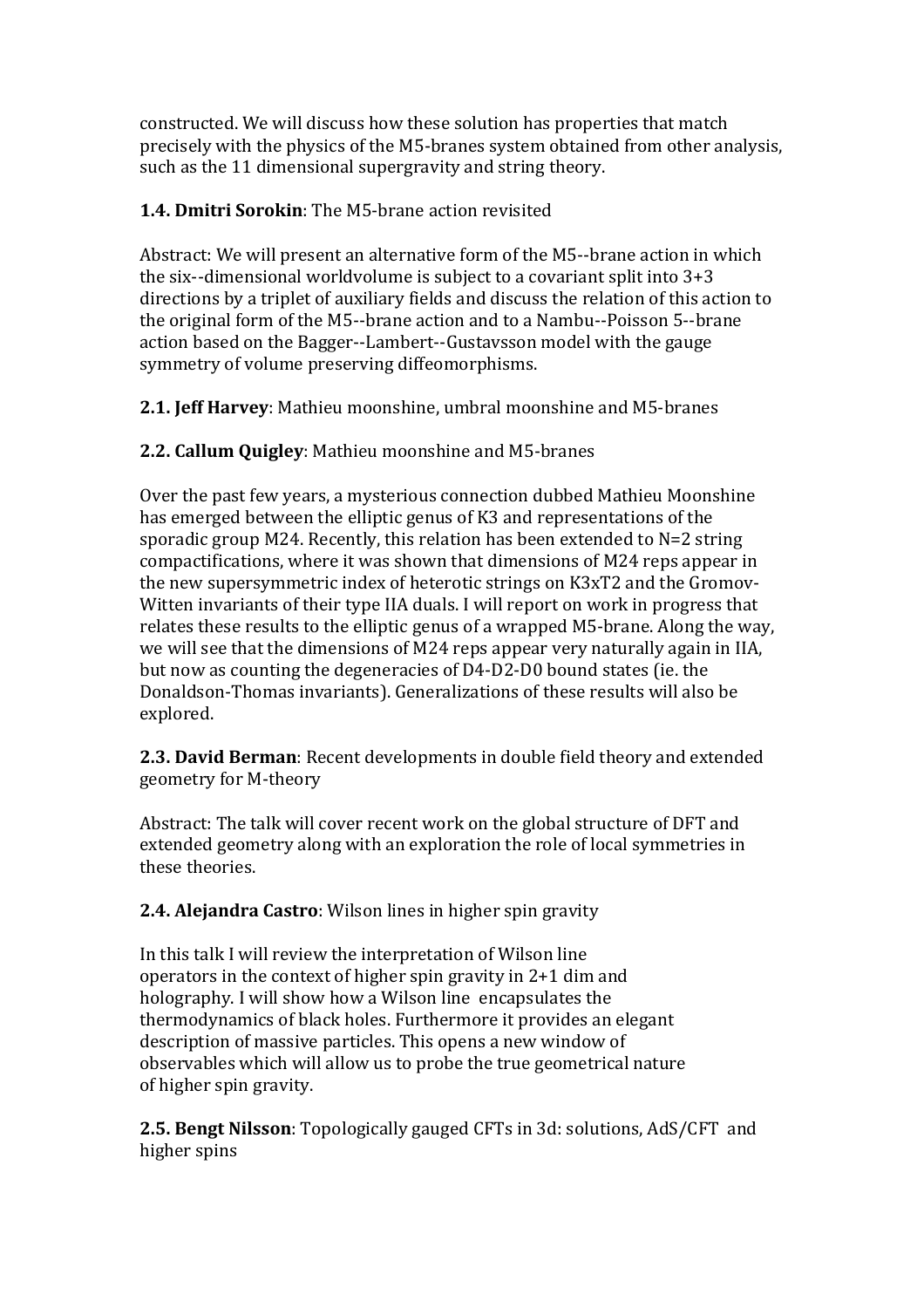We review the coupling of conformal supergravity to CFTs in three dimensions with eight supersymmetries. The so obtained  $SO(N)$  models have a new kind of scalar potential that gives rise to a number of possible background geometries. These are specified by a sequence of values for the parameters in the standard topologically massive gravity action that arises after the conformal symmetry breaking. Solutions corresponding to these values are identified, all of which are critical or special in some sense. Connections to AdS/CFT are also discussed including the role of Neumann boundary conditions and conformal higher spins in!3d.

**3.1. Marcos Marino**: Exact results and non-perturbative effects in M-theory

Abstract: The partition function on ABJM theory on a three-sphere can be computed by localization in terms of a matrix integral, and this leads to a derivation of the  $N^{(3/2)}$  behavior for a theory of M2 branes. This partition function contains however much more information, and in the last year its complete large N expansion has been determined, including non-perturbative, exponentially small effects at large N. These effects correspond to nonperturbative corrections due to worldsheet and membrane instantons in string theory/M-theory. The resulting expansion shows in a manifest way that perturbative strings are radically insufficient in a complete theory: their contribution is divergent at finite string coupling, and membrane instantons are needed to cure these divergences. Mathematically, these non-perturbative effects turn out to be connected to topological string theory and its refinements, and to the quantization of algebraic curves.

**3.2. Savdeep Sethi:** Acceleration in string theory

**3.3 Daniel Robbins:** Constraining higher derivative corrections with T-duality

From a target space perspective, T-duality relates certain pairs of string theory backgrounds with a  $U(1)$  isometry. If we perform a Kaluza-Klein reduction on the corresponding circle, T-duality then acts as a symmetry of the reduced theory, and this symmetry can be argued to constrain the higher derivative couplings, which in turn constrains the couplings of the higher dimensional theory. I will explain an unsophisticated brute force implementation of this procedure and show how it can be used to completely fix the four-derivative action of type II O-planes coupling to NS-NS sector bulk fields.

**3.4. Alessandro Tomasiello**: All AdS7 solutions of type II supergravity

In M-theory, the only AdS7 supersymmetric solutions are AdS7  $\times$  S4 and its orbifolds. In this talk, I will describe a classification of AdS7 supersymmetric solutions in type II supergravity. While in IIB none exist, in IIA with Romans mass (which does not lift to M-theory) there are many new ones. The classification starts from a pure spinor approach reminiscent of generalized complex geometry. Without the need for any Ansatz, the method determines uniquely the form of the metric and fluxes, up to solving a system of ODEs. Namely, the metric on M3 is that of an S2 fibered over an interval; this is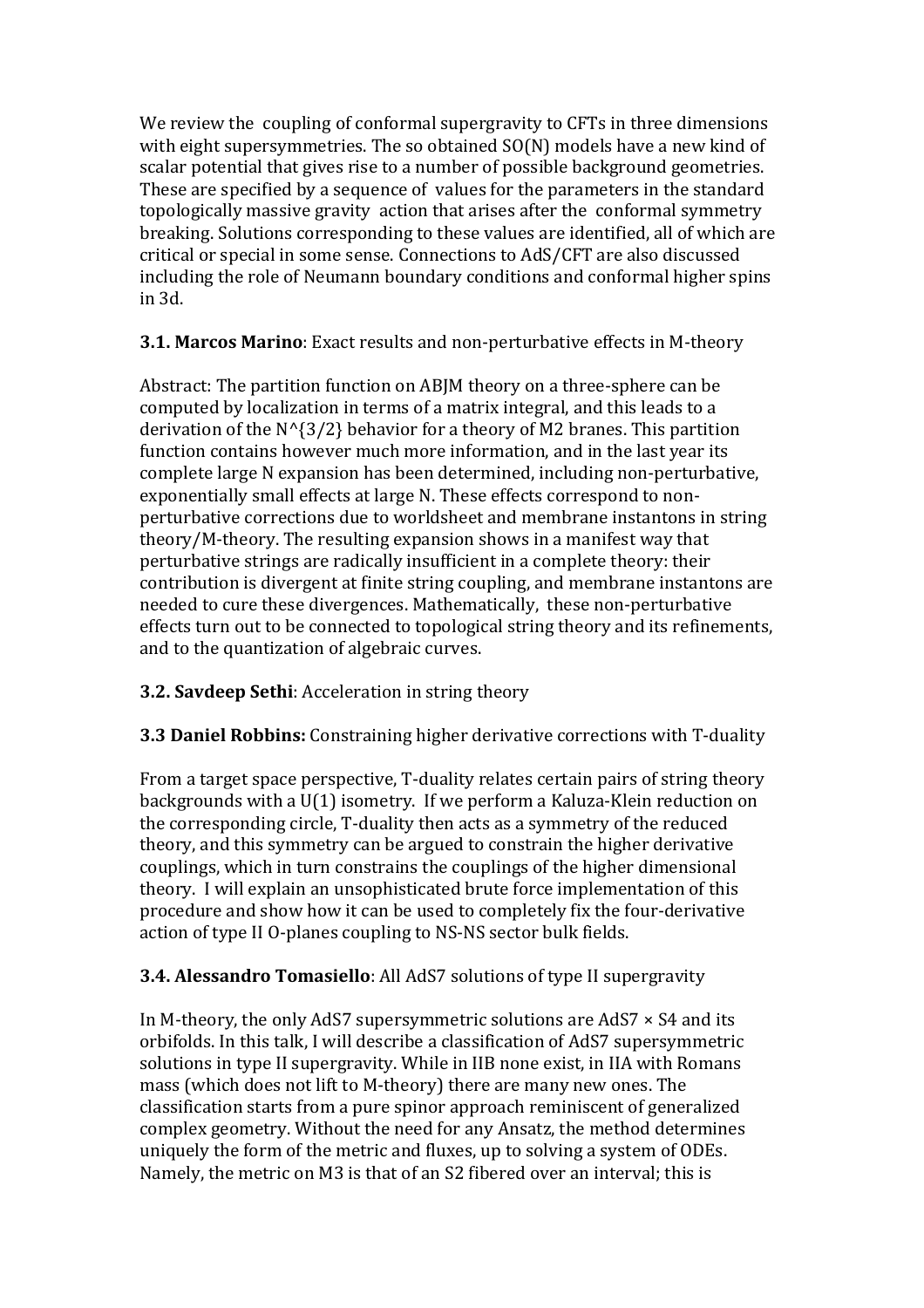consistent with the  $Sp(1)$  R-symmetry of the holographically dual  $(1,0)$  theory. One can obtain numerically many solutions, with D8 and/or D6 brane sources; topologically, the internal manifold  $M3 = S^3$ . Finally, I will describe some work in progress about the CFT6 duals to these solutions.

## 4.1. Petr Horava: TRA

4.2. Kimyeong Lee: The 6-dim (1,0) and (2,0) superconformal field theories.

We represent and explore these theories on  $R \times S5/Zk$  by the supersymmetric 5-dim theories on R x CP2.

4.3. Stefano Kovacs: Membranes from monopole operators in ABJM theory

The duality proposed by Aharony, Bergman, Jafferis and Maldacena (ABJM), relating M-theory in an AdS4 x S7 background to an N=6 Chern-Simons matter theory, raised the possibility of using the AdS/CFT correspondence to gain new insights into aspects of the dynamics of M-theory. I will present a proposal for studying the ABJM duality in a genuinely M-theoretic regime. By focussing on a large angular momentum sector, it is possible to study the duality in a regime in which the gravitational background is eleven-dimensional and the physical states correspond to M2-brane excitations. On the gravity side this sector is well approximated by the pp-wave matrix model, which is weakly coupled. The dual gauge theory description involves monopole operators and a perturbative expansion can be constructed in the form of a Born-Oppenheimer approximation. I will show how the spectra computed on the two sides agree at leading order, thus verifying the validity of the ABIM duality beyond the previously considered type IIA limit. The agreement also provides a non-trivial independent test of the matrix model approach to M-theory.

4.4. Costis Papageorgakis: Revisiting soliton contributions to perturbative amplitudes

Abstract: It is often said that soliton contributions to perturbative processes in OFT are exponentially suppressed by a form-factor, Our aim is to provide a derivation of this statement by studying the soliton-antisoliton pair-production amplitude in diverse dimensions. This reduces to the calculation of a matrix element in the quantum mechanics on the soliton moduli space. We will investigate the conditions under which the latter leads to exponential suppression. We will also discuss how it suggests that the instanton-solitons of N = 2 SYM in 5D will not be suppressed and the implications for its relation to the  $(2,0)$  theory in 6D.

4.5. Neil Lambert: 5D Euclidean Yang-Mills and the M5-brane

There is a Euclidean 5D Maximally supersymmetric Yang-Mills theory with SO(5) R-symmetry. We study this theory and its relation to the (2,0) super algebra in 5+1 dimensions. We argue that, in analogy to the familiar case of 4+1D Super-Yang-Mills, this theory contains a hidden time-like dimension.